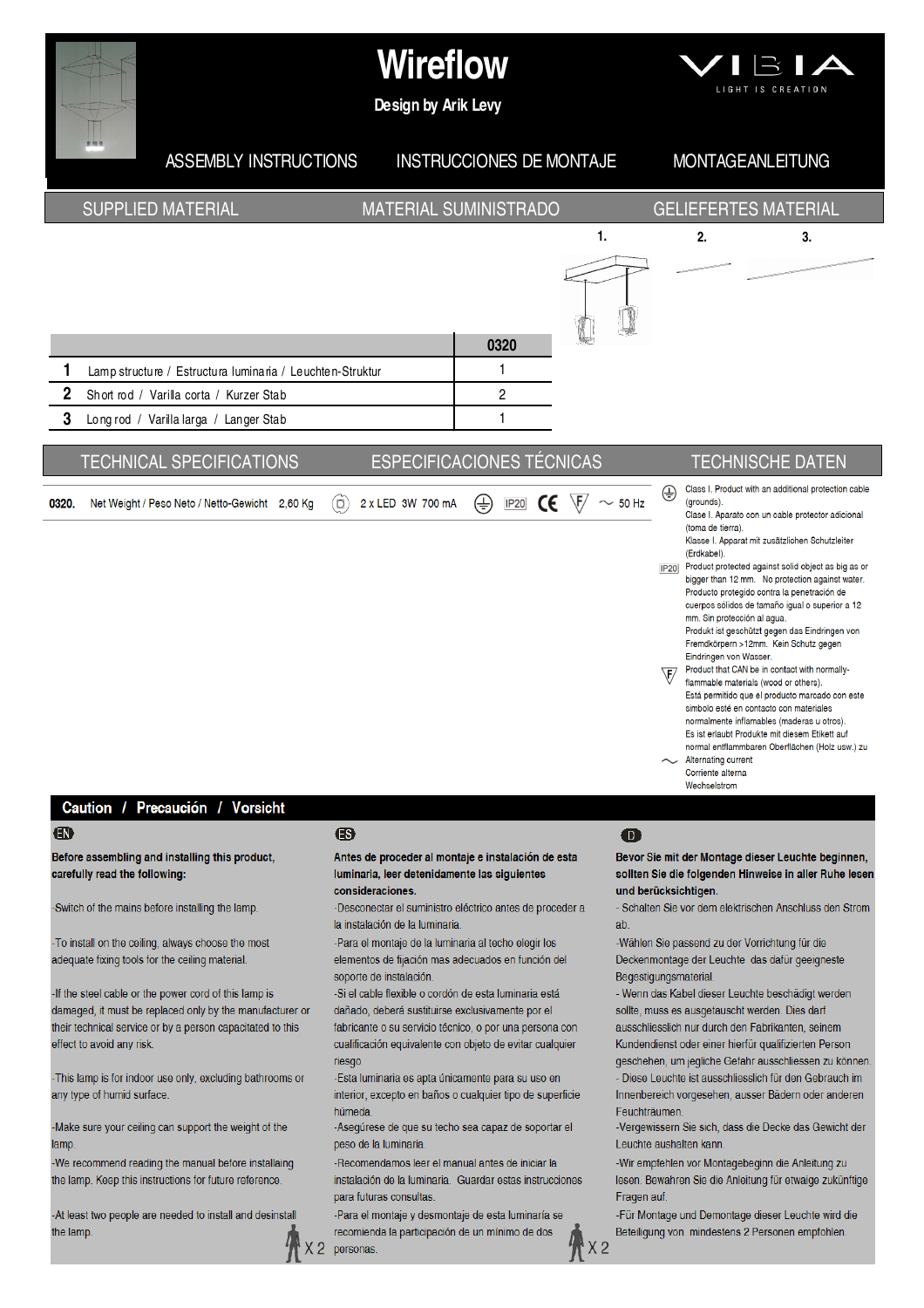

# EN

### IMPORTANT NOTICE: Switch off the mains before installing the lamp.

1. Pull on the plate (A) to free it from the magnets. 2. After running the electrical wire from your power supply through the hole provided, fix the plate (B) to the ceiling, using suitable screws and plugs (not supplied).

# ES

## IMPORTANTE:

Desconectar el suministro eléctrico antes de realizar la instalación de la luminaria.

1. Estirar de la placa (A) para desengancharla de los imanes.

2. Después de pasar el cable eléctrico de su instalación por el orificio destinado a ello, fijar la placa (B) al techo, utilizando con los tornillos y tacos más adecuados (no suministrados).

# $\mathbf D$

## WICHTIG:

Schalten Sie den Strom ab. bevor Sie die Leuchtenmontage realisieren.

1. Die Baldachinplatte (A) abnehmen und die Magnete lösen.

2. Nach dem Einführen des Stromkabels durch die Öffnung die Montageplatte (B) mit geeigneten (nicht im Lieferumfang enthaltenen) Dübeln und Schrauben an der Decke befestigen.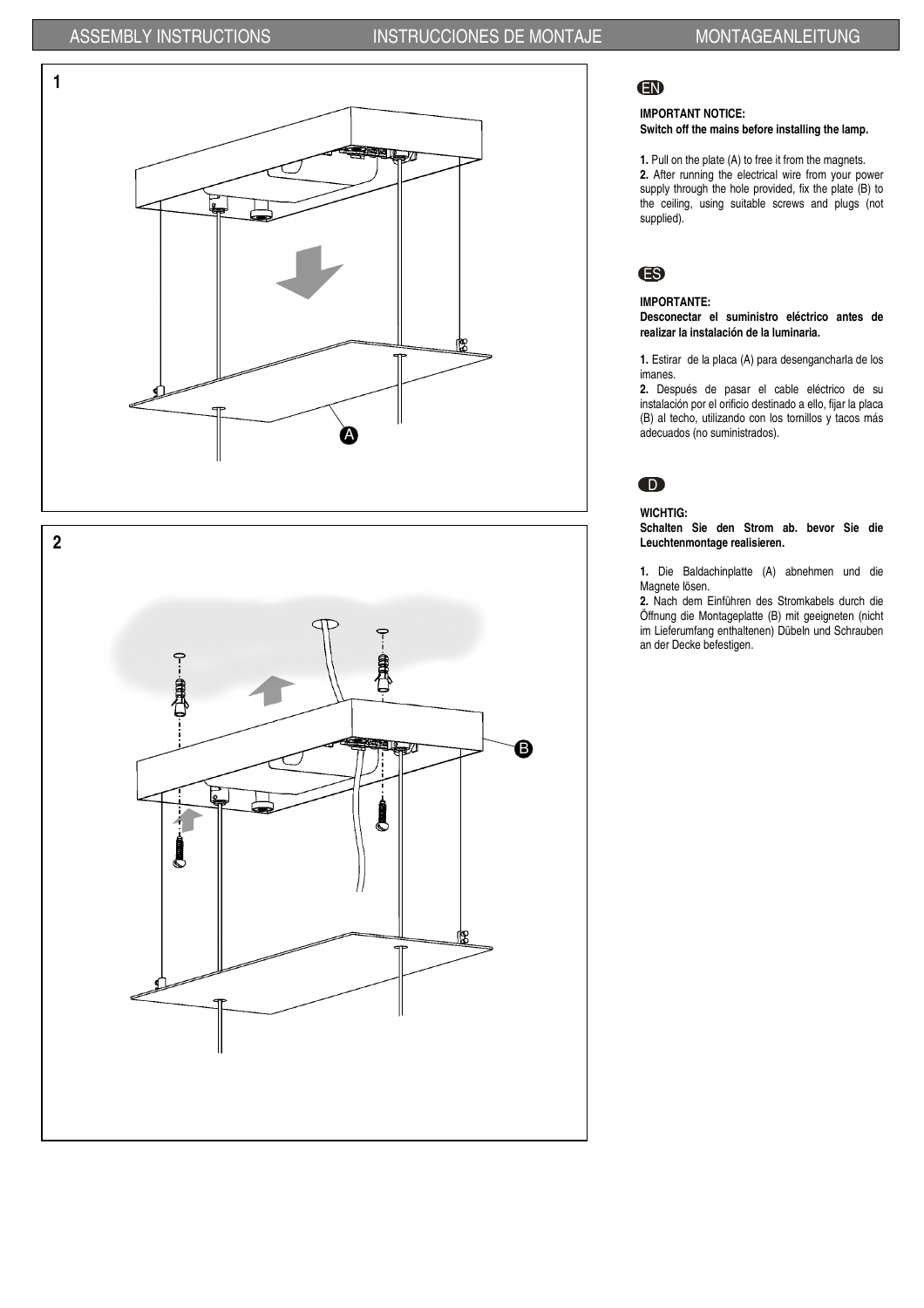## ASSEMBLY INSTRUCTIONS INSTRUCCIONES DE MONTAJE MONTAGEANLEITUNG



EN

3. After running the cable through the pullout protection (C), connect the light fitting to the mains power supply at the terminal block (D) as follows: Dimmable with the DALI system: Connect terminal 3, N, T/T, while connecting the DALI control digital signal lines at terminals 1 and 2 (see

diagram X).

Dimmable 1-10V: Connect terminal N and T/T at the terminals as shown, while connecting the line running through the dimmer in your installation at terminal 3. Terminals 1 and 2 are not used. Connect the electronic control signal lines at the terminals shown (see diagram Y).

Adjustable with a switch: Connect terminal 3, N and T/T at the terminals as shown. Terminals 1 and 2 are not used.

At the terminal shown on the second terminal block connect the additional line leading to the switch in your installation (see diagram Z).

Non-dimmable: Connect N and T/T at the terminals as shown, while connecting the line running through the switch in your installation at terminal 3, leaving terminals 1 and 2 unused (see diagram W).

### VERY IMPORTANT:

Once the light fitting has been connected and switched on, if you change to a different dimming system this could cause operating problems. In these cases you need to perform a RESET on the driver fitted. Please consult VIBIA.

## ES

3. Después de pasar el cable por la pieza antitirones (C), efectuar la conexión de la luminaria a la red eléctrica en el bloque de conexión (D) de la siguiente manera:

Regulable con sistema DALI: Conectar polo 3, N, T/T, mientras que en los polos 1 y 2 conectar las líneas de señal digital de control DALI. (Ver Diagrama X).

Regulable 1-10V: Conectar polo N y T/T en los polos según se indica, mientras que en el polo 3 conectar la línea que pasa por el regulador de su instalación. Los polos 1 y 2 no se utilizan. En los polos indicados de la segunda regleta conectar las líneas de señal de control electrónico. (Ver Diagrama Y).

Regulable con pulsador: Conectar polo 3, N y T/T en los polos según se indica. Los polos 1 y 2 no se utilizan.

En el polo indicado de la segunda regleta conectar la línea adicional que pasa por el pulsador de su instalación. (Ver Diagrama Z).

Sin regulación: Conectar N y T/T en los polos según se indica, mientras que en el polo 3 conectar la línea que pasa por el interruptor de su instalación, quedando los polos 1 y 2 sin utilizar. (Ver Diagrama W).

### MUY IMPORTANTE:

Una vez la luminaria se ha conectado y encendido, si se cambia a otro sistema de regulación puede dar problemas funcionales. En estos casos se necesita hacer un RESET sobre el driver montado. Consultar con VIBIA.

## D

3. Führen Sie das Kabel nun durch die Zugentlastung (C) und schließen Sie anschließend die Leuchte wie folgt beschrieben im Anschlussblock (D) an das Stromnetz an:

Mit DALI-System dimmbar: Führen Sie an Pol 3, N, T/T den Anschluss durch, während Sie die Pole 1 und 2 an die Leitungen anschließen, die zur digitalen DALI-Kontrolle führen. (S. Anschluss-Schema X).

Dimmbar 1-10V: Schließen Sie Pol N und TT wie angezeigt an die Pole an, während Sie an Pol 3 die durch den Dimmer verlaufende Leitung anschließen. Die Pole 1 und 2 werden nicht benutzt. An den gekennzeichneten Polen der zweiten Klemmleiste die Leitungen anschließen, die zu den Kontrollleuchten führen (s. Anschluss-Schema Y).

Dimmbar mit Tastenregulierung: Schließen Sie Pol 3, N und T/T an den entsprechend angezeigten Polen an. Die Pole 1 und 2 werden nicht benutzt.

An dem gekennzeichneten Pol der zweiten Klemmleiste die Zusatzleitung für die Tastenregulierung Ihrer Installation anschließen. Anschlussschema Z).

Ohne Dimmer: Schließen Sie N und TT wie angezeigt an die Pole an, während Sie an den L-Pol die durch den Schalter verlaufende Leitung anschließen. Die Pole 1 und 2 werden nicht benutzt. (S. Anschlussschema W).

### SEHR WICHTIG:

Ist die Lampe erst einmal angeschlossen und eingeschaltet, kann ein Wechsel des Dimmsystems zu Funktionsproblemen führen. In diesen Fällen muss am montierten Treiber ein RESET durchgeführt werden. Fragen Sie bei VIBIA nach.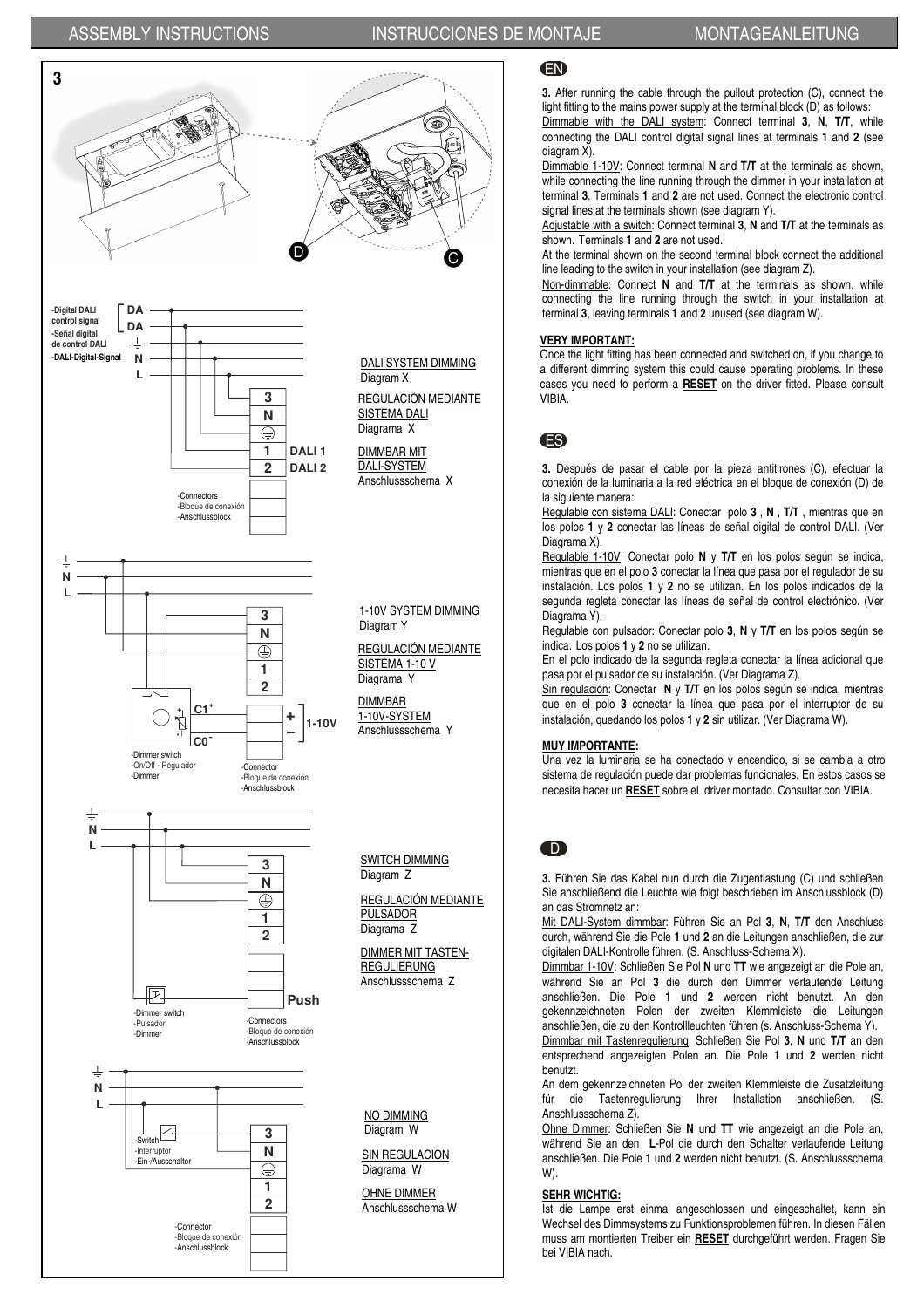# ASSEMBLY INSTRUCTIONS INSTRUCCIONES DE MONTAJE MONTAGEANLEITUNG









# EN

4. Replace the plate (A), taking care not to trap the steel cables.

5. Each of the spotlights is wrapped up. Remove the outer plastic bags and unroll the cable. Do not remove the protective profile (E).

### FITTING THE RODS

6. The rods are secured by the pieces (F) fitted to the cable. They leave the factory adjusted to the correct height.

First, insert the piece (F) in the hook on the rod and then turn it 90º to secure it.

## ES

4. Volver a montar la placa (A) teniendo precaución en no atrapar los cables de acero.

5. Cada uno de los focos viene embolsado. Retirar las bolsas de plástico exterior y desenrollar el cable. No retirar el perfil de protección (E).

### PARA MONTAR LAS VARILLAS

6. Las varillas se sujetan mediante las piezas (F) montadas en el cable. Vienen ajustadas de fábrica a la altura adecuada.

Primero, insertar la pieza (F) en el gancho de la varilla y segundo realizar un giro de 90° para su correcta fijación.

# D

4. Bringen Sie die Montageplatte (A) wieder an. Achten Sie darauf, dass Sie dabei die Stahlkabel nicht erwischen.

5. Jeder Strahler ist einzeln verpackt. Entfernen Sie die äußere Verpackung und wickeln Sie das Kabel auf.

Nicht die Schutztasche (E) entfernen.

### MONTAGE DER GESTÄNGE

6. Die Stäbe werden mit den Montageteilen (F) am Kabel befestigt. Sie sind ab Werk in einer angemessenen Höhe eingestellt.

Das Montageteil (F) zuerst in den Haken am Stab einsetzen und zu seiner richtigen Befestigung anschließend um 90º drehen.